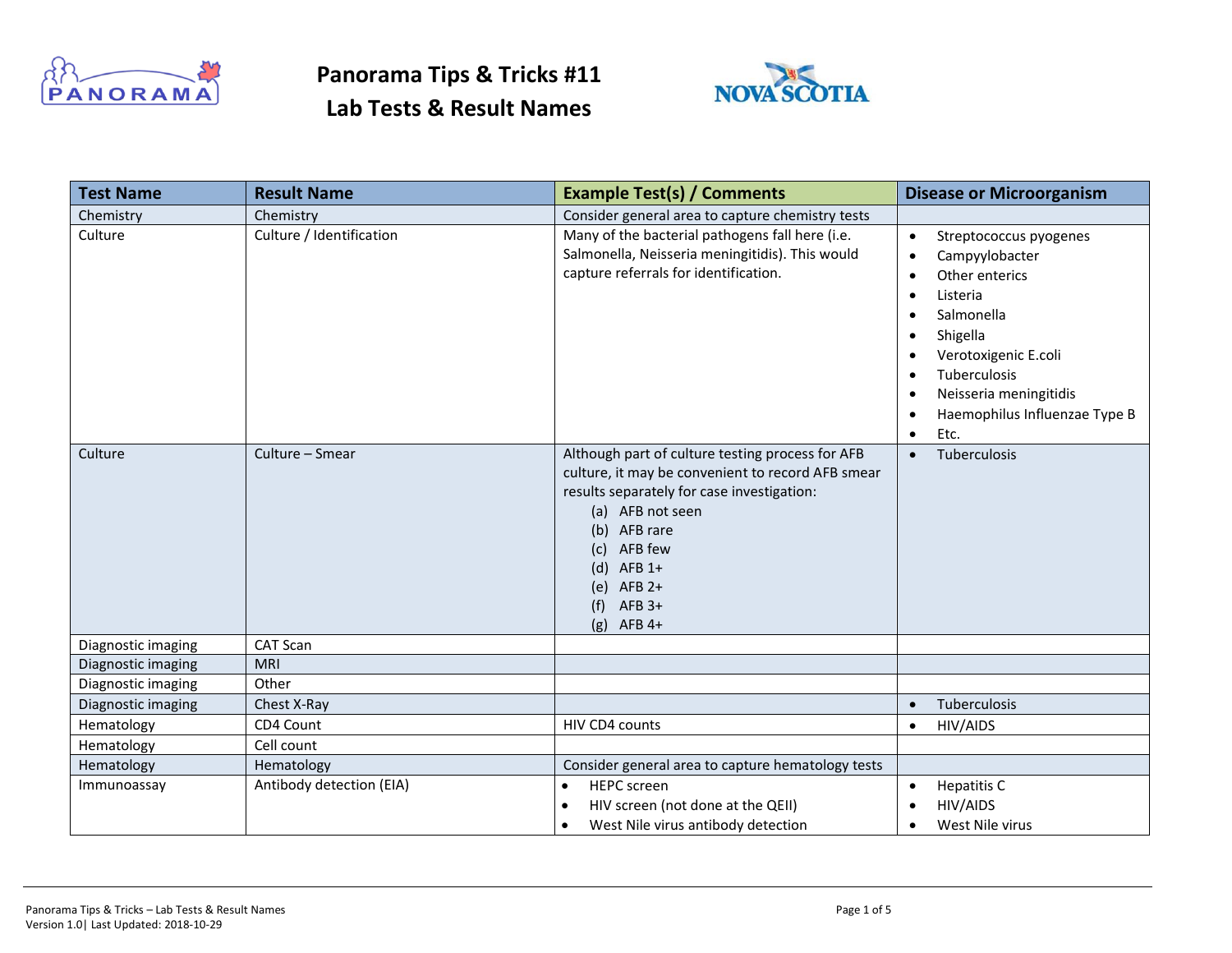



| <b>Test Name</b> | <b>Result Name</b>                                 | <b>Example Test(s) / Comments</b>                                                                                                                                                                                                                                                                                                                                                                                                                | <b>Disease or Microorganism</b>                                                                                                                                                                                                                                                                                                               |
|------------------|----------------------------------------------------|--------------------------------------------------------------------------------------------------------------------------------------------------------------------------------------------------------------------------------------------------------------------------------------------------------------------------------------------------------------------------------------------------------------------------------------------------|-----------------------------------------------------------------------------------------------------------------------------------------------------------------------------------------------------------------------------------------------------------------------------------------------------------------------------------------------|
| Immunoassay      | Antibody IgG                                       | Mostly immunity tests:<br>Hepatitis A IgG<br>Mumps IgG<br>$\bullet$<br>Measles IgG<br>$\bullet$<br>Parvo IgG<br><b>HTLV</b><br>Rabies IgG (titre)<br>$\bullet$<br>Rubella IgG<br>VZI IgG                                                                                                                                                                                                                                                         | <b>Hepatitis A</b><br>$\bullet$<br>Mumps<br>$\bullet$<br><b>Measles</b><br>$\bullet$<br><b>HTLV</b><br>$\bullet$<br>Rabies<br>$\bullet$<br>Rubella                                                                                                                                                                                            |
| Immunoassay      | Antibody IgG/IgM                                   | Lyme screen                                                                                                                                                                                                                                                                                                                                                                                                                                      | Lyme<br>$\bullet$                                                                                                                                                                                                                                                                                                                             |
| Immunoassay      | Antibody IgM                                       | Measles IgM<br>$\bullet$<br>Hepatitis A IgM<br>$\bullet$<br>Rubella IgM<br>Parvo IgM<br>Toxo IgM                                                                                                                                                                                                                                                                                                                                                 | <b>Measles</b><br>$\bullet$<br><b>Hepatitis A</b><br>$\bullet$<br>Rubella                                                                                                                                                                                                                                                                     |
| Immunoassay      | Antigen / Antibody Combo                           | HIV screen (QEII HIV test is a combination assay of<br>HIV antibody / P24 antigen)                                                                                                                                                                                                                                                                                                                                                               | HIV/Aids<br>$\bullet$                                                                                                                                                                                                                                                                                                                         |
| Immunoassay      | Antigen detection                                  | Clostridium difficile toxin screening test<br>$\bullet$<br>Cryptosporidium / Giardia EIA and<br>confirmation<br>Cryptococcal antigen<br>$\bullet$<br>Enterohemorrhagic E.coli toxin by EIA<br>$\bullet$<br>Malaria antigen screen<br>$\bullet$<br>P24 Antigen confirmation (for HIV)<br>$\bullet$<br>Rota/ Adeno rapid antigen<br>$\bullet$<br>Mycobacteria tuberculosis rapid antigen test<br>$\bullet$<br>Legionella urinary antigen detection | Clostridium difficile<br>$\bullet$<br>Cryptosporidium<br>$\bullet$<br>Giardia<br>$\bullet$<br>Cryptococcus<br>$\bullet$<br>Verotogenic / STEC E.coli<br>$\bullet$<br>Malaria<br>$\bullet$<br><b>HIV/AIDS</b><br>$\bullet$<br>Rotavirus<br>$\bullet$<br>Adenovirus<br>$\bullet$<br><b>Tuberculosis</b><br>$\bullet$<br>Legionella<br>$\bullet$ |
| Immunoassay      | HB Core Antibody (Anti-HBc -IgG/IgM)               |                                                                                                                                                                                                                                                                                                                                                                                                                                                  | <b>Hepatitis B</b><br>$\bullet$                                                                                                                                                                                                                                                                                                               |
| Immunoassay      | HB Core Antibody (Anti-HBc -IgM)                   |                                                                                                                                                                                                                                                                                                                                                                                                                                                  | <b>Hepatitis B</b><br>$\bullet$                                                                                                                                                                                                                                                                                                               |
| Immunoassay      | HB e-Antibody (Anti-HBe)                           |                                                                                                                                                                                                                                                                                                                                                                                                                                                  | <b>Hepatitis B</b><br>$\bullet$                                                                                                                                                                                                                                                                                                               |
| Immunoassay      | HB e-Antigen (HBeAg)                               |                                                                                                                                                                                                                                                                                                                                                                                                                                                  | <b>Hepatitis B</b><br>$\bullet$                                                                                                                                                                                                                                                                                                               |
| Immunoassay      | HB Surface Antibody (Anti-HBs)                     | <b>Immunity Test</b>                                                                                                                                                                                                                                                                                                                                                                                                                             | <b>Hepatitis B</b><br>$\bullet$                                                                                                                                                                                                                                                                                                               |
| Immunoassay      | HB Surface Antigen (HBsAg)-pending<br>confirmation | Hepatitis B surface antigen screen (pending QE11<br>confirmation); testing performed outside central<br>zone QEII lab                                                                                                                                                                                                                                                                                                                            | <b>Hepatitis B</b><br>$\bullet$                                                                                                                                                                                                                                                                                                               |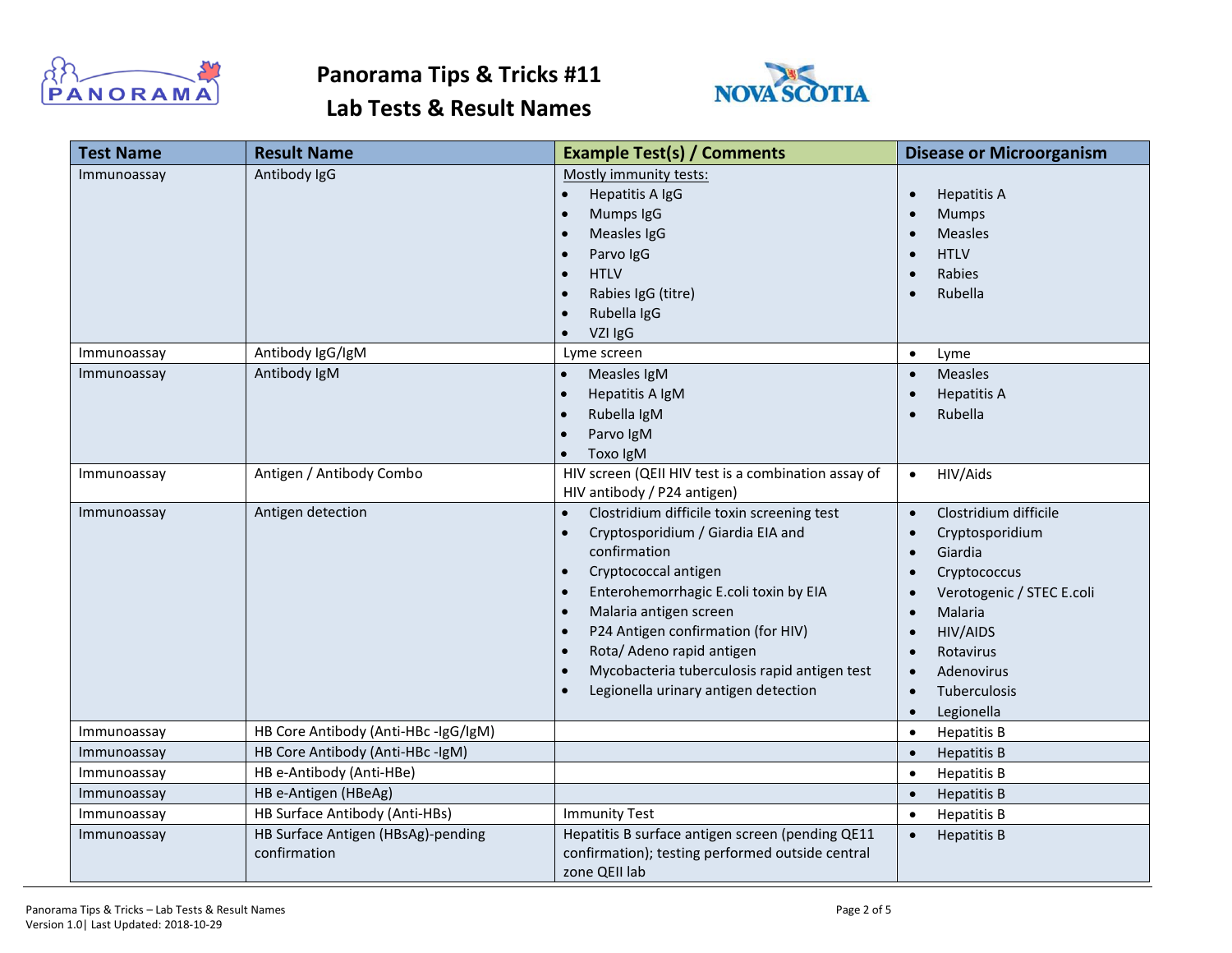



| <b>Test Name</b>      | <b>Result Name</b>                        | <b>Example Test(s) / Comments</b>               | <b>Disease or Microorganism</b>  |
|-----------------------|-------------------------------------------|-------------------------------------------------|----------------------------------|
| Immunoassay           | HB Surface Antigen (HBsAg)-QEII-confirmed | Hepatitis B surface antigen confirmed at QEII   | Hepatitis B<br>$\bullet$         |
| Immunoassay           | Immunoblot - IgG                          | HIV confirmation (western blot or iBlot)        | HIV/Aids<br>$\bullet$            |
|                       |                                           | HCV RIBA (recombinant immunoblot assay -        | Hepatitis C<br>$\bullet$         |
|                       |                                           | confirmation test)                              | Lyme<br>$\bullet$                |
|                       |                                           | Lyme immunoblot confirmation (western blot      |                                  |
|                       |                                           | IgG)                                            |                                  |
| Immunoassay           | Immunoblot - IgM                          | Lyme immunoblot confirmation (western blot IgM) | Lyme                             |
| Immunoassay           | Syphilis EIA Screen                       | Syphilis EIA screen                             | Syphilis<br>$\bullet$            |
| Immunoassay           | Syphilis FTA-ABS                          | Syphilis FTA-ABS                                | Syphilis<br>$\bullet$            |
| Immunoassay           | Syphilis Rapid Plasma Reagin (RPR)        | Syphilis RPR screen / titre                     | Syphilis<br>٠                    |
| Immunoassay           | Syphilis Treponema pallidum PA (TPPA)     | Syphilis TPPA confirmation                      | Syphilis<br>$\bullet$            |
| Immunoassay           | Syphilis VDRL                             | Syphilis VDRL                                   | Syphilis                         |
| Microscopy            | Microscopy                                | Malaria microscopic exam                        | Malaria                          |
|                       |                                           | Parasite O&P                                    | Giardia                          |
|                       |                                           | Tick examination                                | Cryptosporidum                   |
| Miscellaneous testing | Other testing (specify)                   | Consider general area to capture miscellaneous  |                                  |
|                       |                                           | tests                                           |                                  |
| Miscellaneous testing | Prion testing                             | CID testing not covered by Pathology            | CID/Prion<br>$\bullet$           |
| Miscellaneous testing | Toxin testing                             | Other toxin testing, NOT Clostridum difficile   |                                  |
| <b>MTb IGRA</b>       | <b>MTb IGRA</b>                           | Interferon Gamma Release Assay (IGRA)           | <b>Tuberculosis</b><br>$\bullet$ |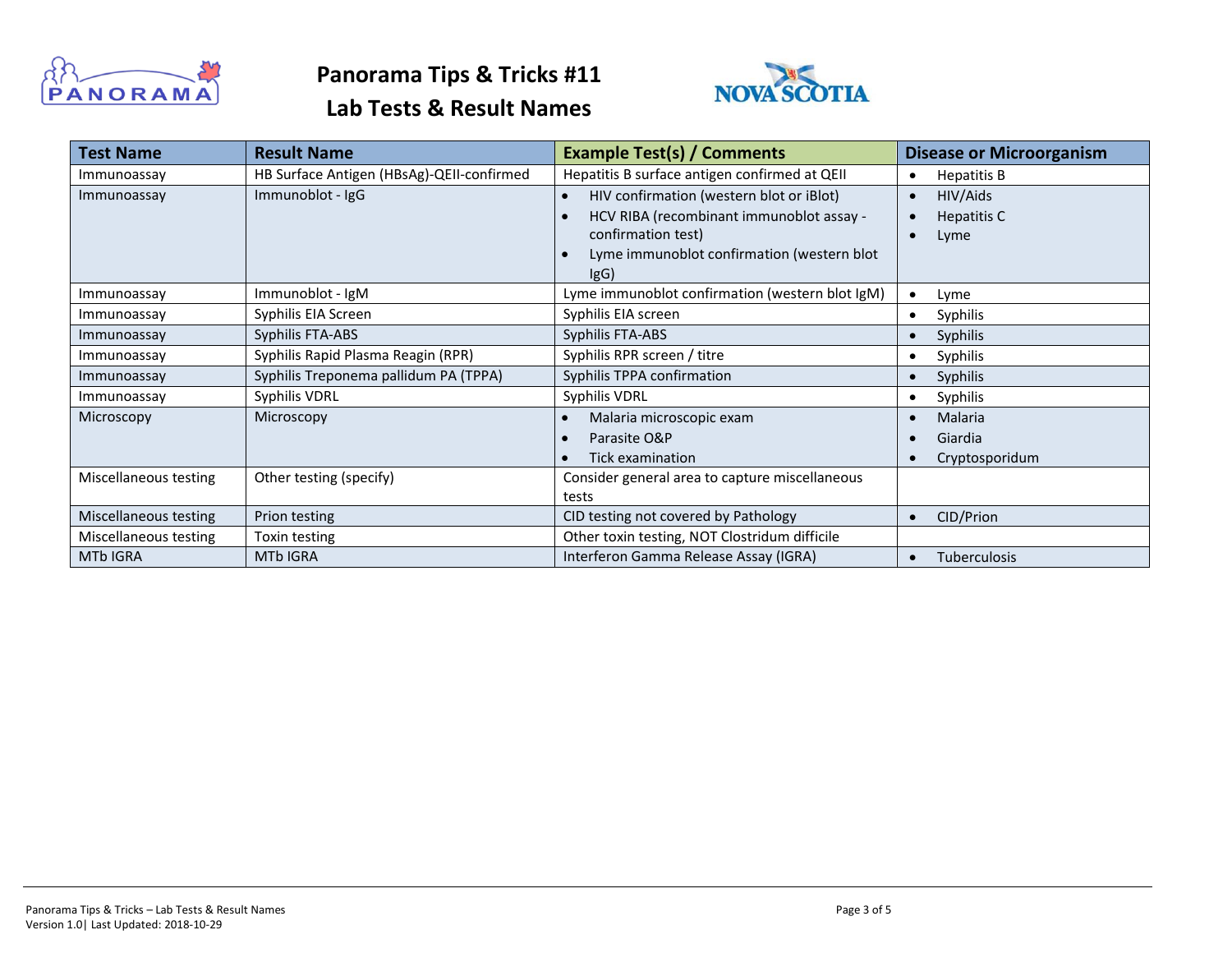



| <b>Test Name</b>  | <b>Result Name</b>         | <b>Example Test(s) / Comments</b>                                                                                                                                                                                                                                                                                                                                                                                                                    | <b>Disease or Microorganism</b>                                                                                                                                                                                                                                                                                                                                                                                                                                                                                                                                                                      |
|-------------------|----------------------------|------------------------------------------------------------------------------------------------------------------------------------------------------------------------------------------------------------------------------------------------------------------------------------------------------------------------------------------------------------------------------------------------------------------------------------------------------|------------------------------------------------------------------------------------------------------------------------------------------------------------------------------------------------------------------------------------------------------------------------------------------------------------------------------------------------------------------------------------------------------------------------------------------------------------------------------------------------------------------------------------------------------------------------------------------------------|
| <b>NAAT</b>       | Presence or identity       | 16S PCR with sequence identification<br>Enteric PCR (i.e. Salmonella, Shigella, STEC,<br>Campylobacter)<br>Clostridium difficile toxin PCR<br>Chlamydia / Gonorrhea NAAT<br>$\bullet$<br>Cryptosporidium / Giardia PCR<br>Influenza PCR<br><b>Measles PCR</b><br><b>Mumps PCR</b><br>$\bullet$<br><b>MRSA PCR</b><br>$\bullet$<br><b>Multiplex Respiratory Virus PCR</b><br><b>Norovirus PCR</b><br><b>VRE PCR</b><br><b>Hepatitis A PCR</b><br>Etc. | Ebola<br>$\bullet$<br>Streptococcus pyogenes<br>$\bullet$<br>Campylobacter<br>$\bullet$<br><b>Enterics</b><br>$\bullet$<br>Listeria<br>$\bullet$<br>Salmonella<br>$\bullet$<br>Shigella<br>$\bullet$<br>Verotoxigenic E.coli<br>$\bullet$<br>Chlamydia<br>$\bullet$<br>Gonorrhea<br>$\bullet$<br>Tuberculosis<br>Pertussis<br>$\bullet$<br>Influenza A or B<br>$\bullet$<br>Respiratory Syncitial Virus (RSV)<br>$\bullet$<br>Neisseria meningitidis<br>$\bullet$<br>Haemophilus Influenzae Type B<br>$\bullet$<br>Mumps<br>$\bullet$<br>Measles<br>$\bullet$<br>West Nile Virus<br>Etc<br>$\bullet$ |
| <b>NAAT</b>       | Viral load                 | Quantitative test with viral quantity (number<br>LogIU/mL)<br>HCV viral load<br>HIV viral load<br>HBV viral load                                                                                                                                                                                                                                                                                                                                     | <b>Hepatitis C</b><br>$\bullet$<br>HIV/AIDS<br><b>Hepatitis B</b><br>$\bullet$                                                                                                                                                                                                                                                                                                                                                                                                                                                                                                                       |
| Non-human testing | Culture                    | Growth of "organism" with or without unit of<br>quantity                                                                                                                                                                                                                                                                                                                                                                                             |                                                                                                                                                                                                                                                                                                                                                                                                                                                                                                                                                                                                      |
| Non-human testing | Other - Environmental test | Capture other individual testes (i.e.<br>$\bullet$<br>Heterotrophic plate count; chemicals)                                                                                                                                                                                                                                                                                                                                                          |                                                                                                                                                                                                                                                                                                                                                                                                                                                                                                                                                                                                      |
| Non-human testing | Presence or identify       | Water P/A test<br>$\bullet$<br>Capture specific pathogens with a qualitative<br>NAAT method                                                                                                                                                                                                                                                                                                                                                          |                                                                                                                                                                                                                                                                                                                                                                                                                                                                                                                                                                                                      |
| Non-human testing | Quantitative measure       | Water MPN (most probable number)<br>quantitative test                                                                                                                                                                                                                                                                                                                                                                                                |                                                                                                                                                                                                                                                                                                                                                                                                                                                                                                                                                                                                      |
| Non-human testing | Toxin / Enterotoxin test   | Non-human<br>$\bullet$                                                                                                                                                                                                                                                                                                                                                                                                                               |                                                                                                                                                                                                                                                                                                                                                                                                                                                                                                                                                                                                      |